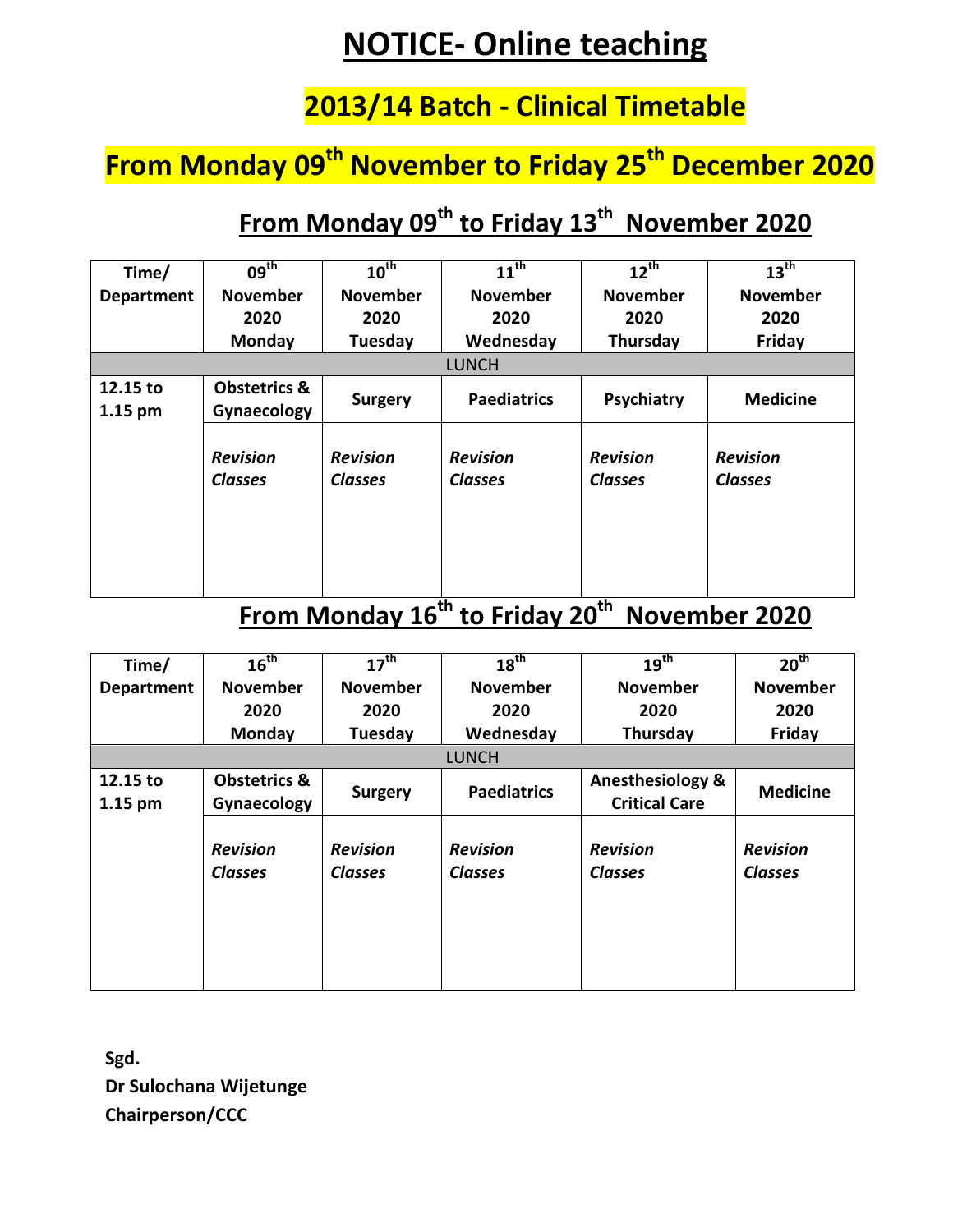# **From Monday 23rd to Friday 27th November 2020**

| Time/               | $23^{\text{rd}}$                       | $24^{th}$                         | 25 <sup>th</sup>                  | 26 <sup>th</sup>                  | 27 <sup>th</sup>                  |
|---------------------|----------------------------------------|-----------------------------------|-----------------------------------|-----------------------------------|-----------------------------------|
| <b>Department</b>   | <b>November</b>                        | <b>November</b>                   | <b>November</b>                   | <b>November</b>                   | <b>November</b>                   |
|                     | 2020                                   | 2020                              | 2020                              | 2020                              | 2020                              |
|                     | Monday                                 | Tuesday                           | Wednesday                         | Thursday                          | Friday                            |
|                     |                                        |                                   | <b>LUNCH</b>                      |                                   |                                   |
| 12.15 to<br>1.15 pm | <b>Obstetrics &amp;</b><br>Gynaecology | <b>Surgery</b>                    | <b>Paediatrics</b>                | Psychiatry                        | <b>Medicine</b>                   |
|                     | <b>Revision</b><br><b>Classes</b>      | <b>Revision</b><br><b>Classes</b> | <b>Revision</b><br><b>Classes</b> | <b>Revision</b><br><b>Classes</b> | <b>Revision</b><br><b>Classes</b> |

## **From Monday 30th November to Friday 04th December 2020**

| Time/                 | 30 <sup>th</sup>                       | 01 <sup>st</sup>                  | 02 <sup>nd</sup>                  | 03 <sup>rd</sup>                            | $04^{\text{th}}$                  |
|-----------------------|----------------------------------------|-----------------------------------|-----------------------------------|---------------------------------------------|-----------------------------------|
| <b>Department</b>     | <b>November</b>                        | <b>December</b>                   | <b>December</b>                   | <b>December</b>                             | <b>December</b>                   |
|                       | 2020                                   | 2020                              | 2020                              | 2020                                        | 2020                              |
|                       | Monday                                 | Tuesday                           | Wednesday                         | Thursday                                    | Friday                            |
|                       |                                        |                                   | <b>LUNCH</b>                      |                                             |                                   |
| 12.15 to<br>$1.15$ pm | <b>Obstetrics &amp;</b><br>Gynaecology | <b>Surgery</b>                    | <b>Paediatrics</b>                | Anesthesiology<br>&<br><b>Critical Care</b> | <b>Medicine</b>                   |
|                       | <b>Revision</b><br><b>Classes</b>      | <b>Revision</b><br><b>Classes</b> | <b>Revision</b><br><b>Classes</b> | <b>Revision</b><br><b>Classes</b>           | <b>Revision</b><br><b>Classes</b> |

**Sgd. Dr Sulochana Wijetunge Chairperson/CCC**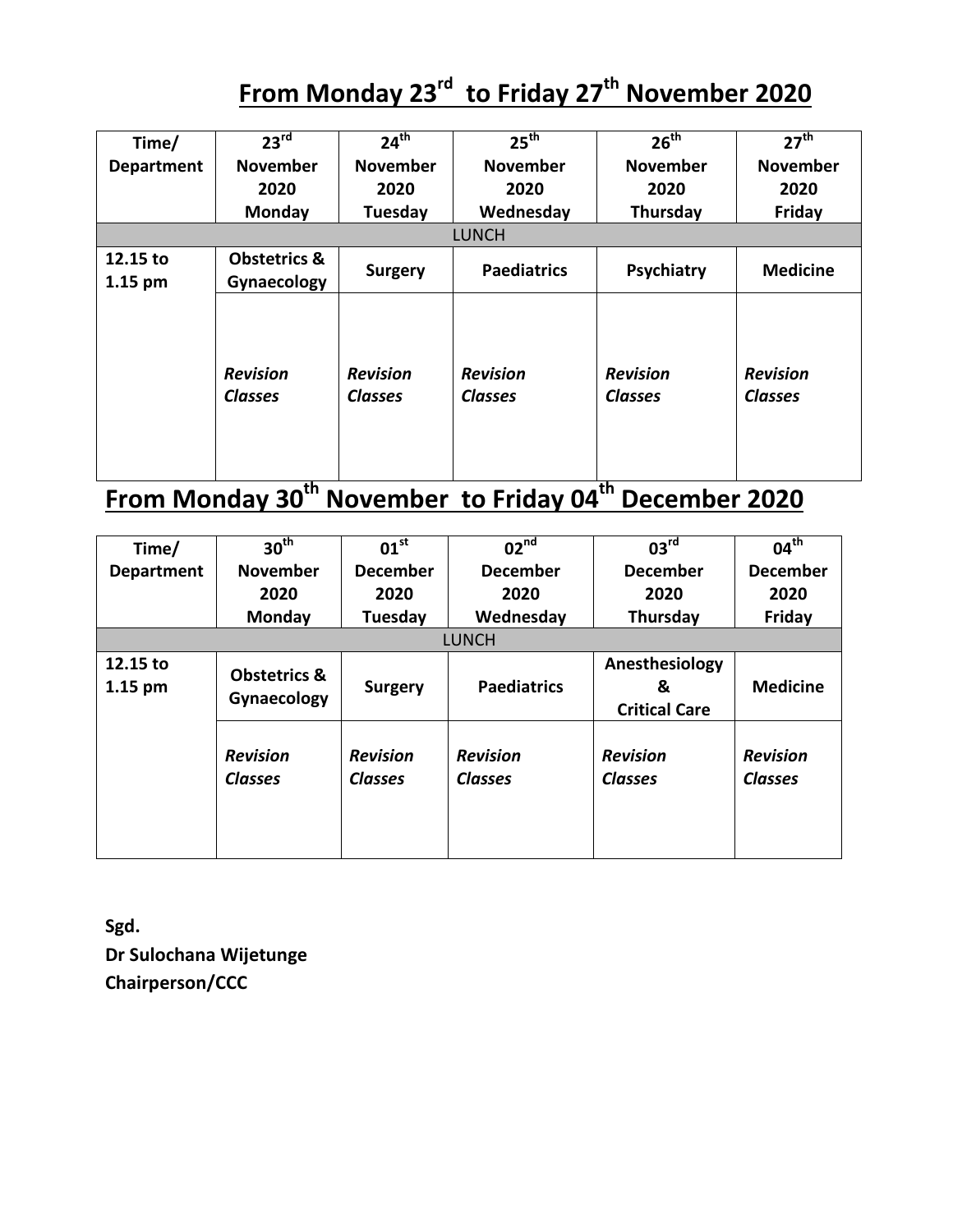## **From Monday 07th to Friday 11th December 2020**

| Time/             | $07^{\text{th}}$                  | 08 <sup>th</sup>                  | $09^{\text{th}}$                  | $10^{\text{th}}$                  | $11^{\text{th}}$                  |
|-------------------|-----------------------------------|-----------------------------------|-----------------------------------|-----------------------------------|-----------------------------------|
| <b>Department</b> | <b>December</b>                   | <b>December</b>                   | <b>December</b>                   | <b>December</b>                   | <b>December</b>                   |
|                   | 2020                              | 2020                              | 2020                              | 2020                              | 2020                              |
|                   | Monday                            | Tuesday                           | Wednesday                         | Thursday                          | Friday                            |
|                   |                                   |                                   | <b>LUNCH</b>                      |                                   |                                   |
| 12.15 to          | <b>Obstetrics &amp;</b>           | <b>Surgery</b>                    | <b>Paediatrics</b>                | Psychiatry                        | <b>Medicine</b>                   |
| $1.15$ pm         | Gynaecology                       |                                   |                                   |                                   |                                   |
|                   | <b>Revision</b><br><b>Classes</b> | <b>Revision</b><br><b>Classes</b> | <b>Revision</b><br><b>Classes</b> | <b>Revision</b><br><b>Classes</b> | <b>Revision</b><br><b>Classes</b> |

### **From Monday 14th to Friday 18th December 2020**

| Time/             | 14 <sup>th</sup>                  | 15 <sup>th</sup>                  | 16 <sup>th</sup>                  | 17 <sup>th</sup>                  | 18 <sup>th</sup>                  |
|-------------------|-----------------------------------|-----------------------------------|-----------------------------------|-----------------------------------|-----------------------------------|
| <b>Department</b> | <b>December</b>                   | <b>December</b>                   | <b>December</b>                   | <b>December</b>                   | <b>December</b>                   |
|                   | 2020                              | 2020                              | 2020                              | 2020                              | 2020                              |
|                   | <b>Monday</b>                     | Tuesday                           | Wednesday                         | Thursday                          | Friday                            |
|                   |                                   |                                   | <b>LUNCH</b>                      |                                   |                                   |
| 12.15 to          | <b>Obstetrics &amp;</b>           |                                   |                                   | Anesthesiology                    | <b>Medicine</b>                   |
| 1.15 pm           | Gynaecology                       | <b>Surgery</b>                    | <b>Paediatrics</b>                | & Critical Care                   |                                   |
|                   | <b>Revision</b><br><b>Classes</b> | <b>Revision</b><br><b>Classes</b> | <b>Revision</b><br><b>Classes</b> | <b>Revision</b><br><b>Classes</b> | <b>Revision</b><br><b>Classes</b> |

**Sgd. Dr Sulochana Wijetunge Chairperson/CCC**